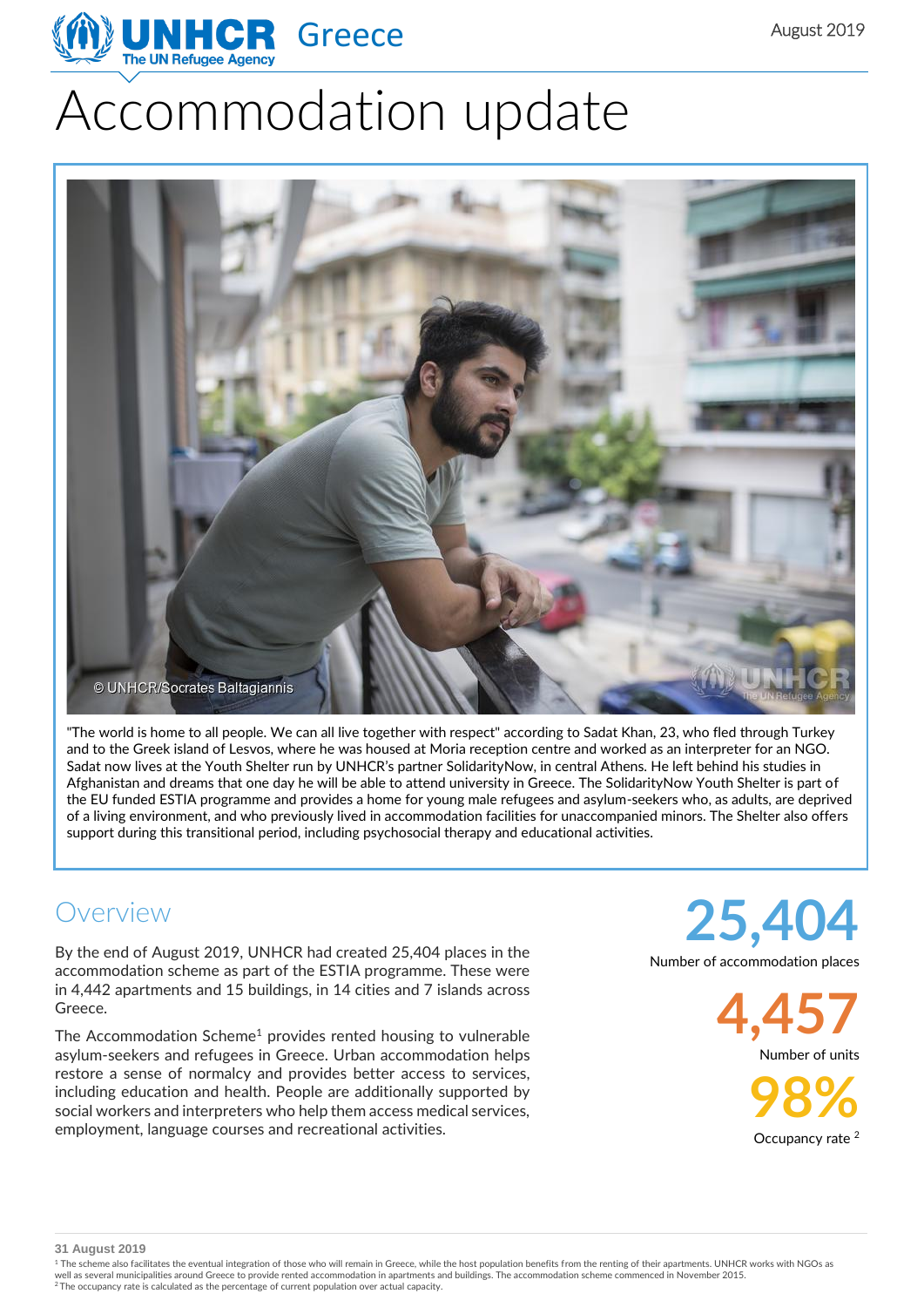## Demographics

In total, since November 2015, 60,175 individuals have benefitted from the accommodation scheme. 21,616 people were accommodated as of the end of August 2019, 7,350 of whom are recognized refugees. 50% of the residents are children. The clear majority of those accommodated are families, with the average family size of five people. More than one in three residents have at least one of the vulnerabilities that make them eligible for the accommodation scheme. The three most common vulnerabilities are:

**11%** Serious medical condition **3%**

Single parent

**3%** Disability



# Nationalities

The clear majority, 88% of individuals in the accommodation scheme are Syrians, Iraqis, Afghans, Iranians or Congolese (DRC). However, the individuals accommodated as of the end of July 2019 speak over 30 different languages as a mother tongue.



Over four in five accommodation places are in apartments, and the rest in buildings.



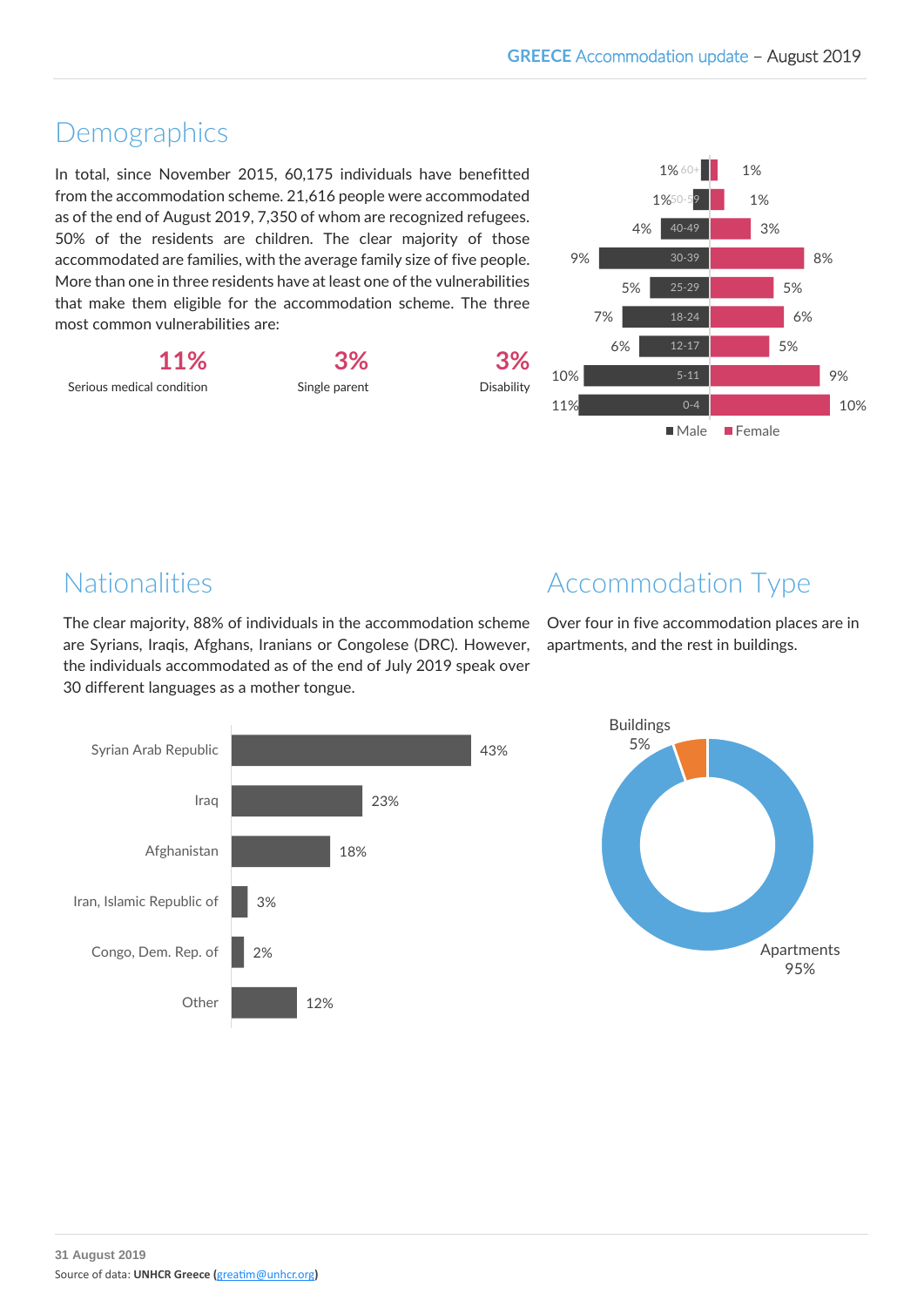## Partners

At the end of August 2019, UNHCR is implementing the accommodation scheme through 23 partnerships with 12 national and international NGOs and 11 municipalities. In total, partners managed by UNHCR provided 100% of the accommodation places in Greece.

Partners GCR (Greek Council for Refugees) and METAdrasi provide social, legal and interpretation support. EPAPSY (Association for Regional Development and Mental Health) provides mental health services to refugees and asylum seekers with severe mental health conditions and disabilities.

UNHCR's accommodation partners are NGOs Praksis, Nostos, Catholic Relief Services (CRS), Iliaktida, Solidarity Now, Arsis, Intersos, Omnes, Perichoresis, and the municipalities of Athens (ADDMA), Thessaloniki (MUNTHESS), Trikala (E-TRIKALA), Livadia (KEDHL), Larissa (DIKEL), Nea Philadelphia - Nea Chalkidona (KEDFX), Karditsa (ANKA), Tripoli (PARNONAS), Piraeus (KODEP), Tilos (TILOS) and a consortium of municipalities in Crete (HDA).



TILOS, 1%